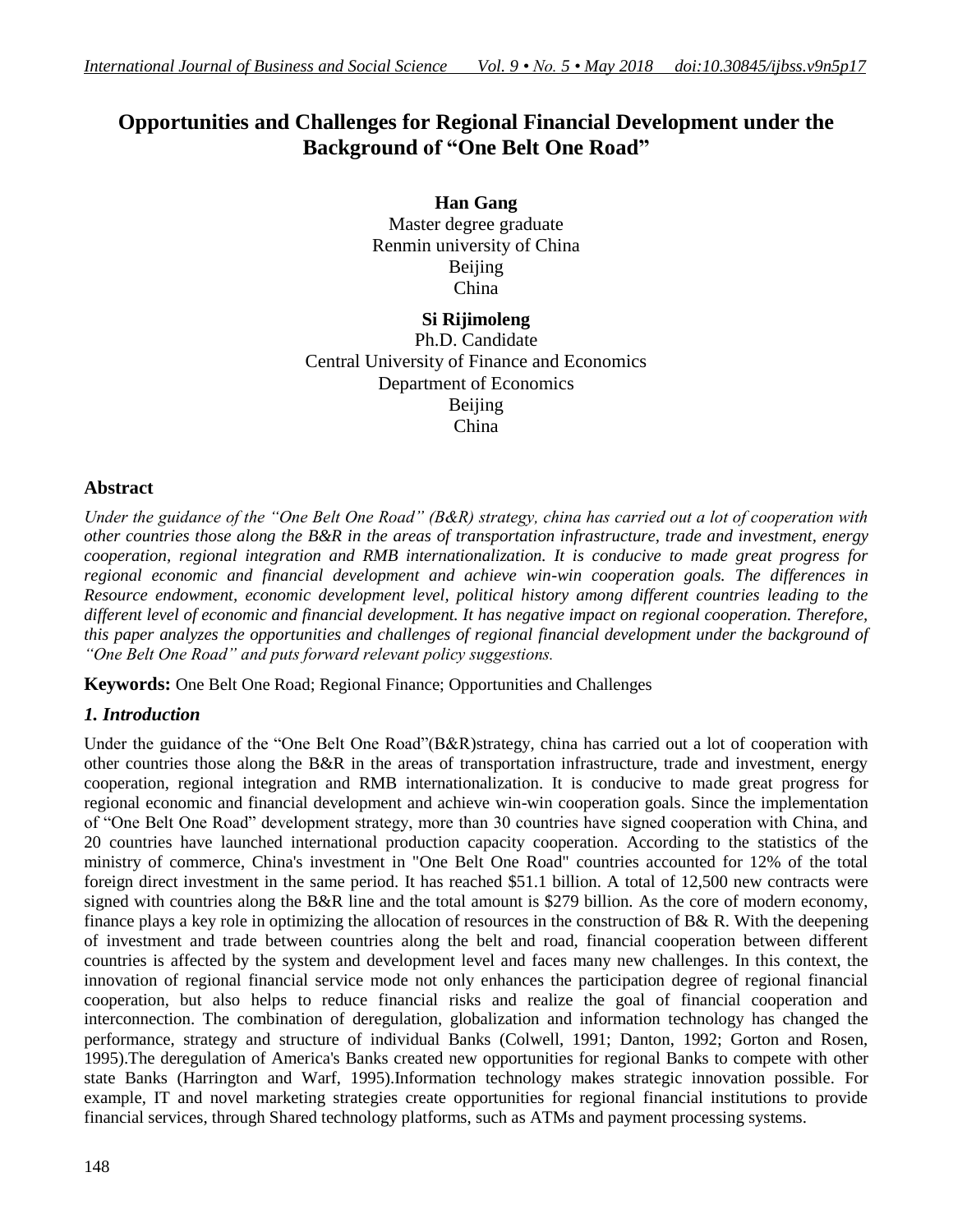The cooperation between regional financial institutions requires the establishment of information networks of policies, finance and other aspects. Individual bank clients of regional financial institutions are creating new organizational structures that are managed and coordinated globally through the network information system. These structures often involve multiple decision-makers with complex interdependencies in different regions. (Javetski et al., 1995)."One Belt One Road" countries are rich in natural resources, but most of them suffer from economic development bottlenecks due to the lack of infrastructure, human capital, technology and capital. It needs the Innovation in financial services models. Huoxuewu et al. (2016) believe that the B&R strategy not only enhances international trade cooperation, but also promotes the development of domestic trade. Under the changing circumstances of domestic and international trade environment, financial institutions should innovate in products, channels, models and organizations to meet international and domestic trade needs. Xia caiyun (2016) analyzed the current situation of regional financial cooperation in China under the background of B&R , believe that regional financial cooperation has problems such as imbalance of financial development in the Midwest regions of China, the financial development of countries along the B&R is unbalanced, the national sovereign credit rating varies widely and lack of risk prevention mechanismetc. At the same time, some Suggestions are put forward, such as, B&R financial cooperation need to establish a free trade area of regional financial cooperation, Regional financial market cooperation, promoting the two-way entry of financial institutions and the cooperation of regional financial supervision etc. In this paper, we randomly choose Mongolia, Singapore, Malaysia, Turkey, India, Kazakhstan, Russia and Bulgaria as a representative from the B& Rradiation area: the association of southeast Asian nations, west Asia, South Asia, central Asia and Europe. And analyzes the opportunities and challenges of regional financial development under the background of "One Belt One Road" and puts forward relevant policy Suggestions.

# *2. Opportunities for regional financial development under the background of B&R*

The rapid economic development of the 21st century, economic regional cooperation and the realization of winwin cooperation is increasingly prominent. China advocates "One Belt One Road" development strategy, with the theme of peaceful development and win-win cooperation, and actively engaged in economic cooperation with countries along the ancient silk road, establish a partnership for economic cooperation and work together to build a community of mutual trust, integration and inclusiveness in politics, economy and culture. "One Belt One Road" development strategy thoughts originated in 2013, during a speech in Kazakhstan and Indonesia, chairman xijinpingputs forward the strategic initiatives of "silk road economic belt" and "21st century maritime silk road" respectively. On March 28, 2015, authorized by the state council, the national development and reform commission, the ministry of foreign affairs and the ministry of commerce jointly issued the "push to build the silk road economic belt and the 21st century the vision and action of the Marine silk road", announce China's "One Belt One Road" development strategy to the comprehensive development stage. It is pointed out in the outline of China's 13th five-year plan that China-south China peninsula, new Eurasian land bridge, China-Mongolia-Russia, china-brazil, china-central Asia-west Asia, and Bangladesh, China and India, are among the six-major international economic cooperation corridors. The economic cooperation strategy is mainly composed of five aspects: policy, facilities, trade, capital and the feelings of citizen. The implementation of B&R development strategy has provided the economic and financial development stage for countries along the B&R and provided the possibility for further development of regional finance.

(1) the development of foreign-related financial settlement business is the space for the development of regional financial services

The development strategy of B&R has brought a grand stage for China's cooperation in international investment, international trade and international production capacity and financial innovation. There is a certain gap between the economic development and industrial structure of the countries along the development strategy of B  $\&$  R. With China's opening to the outside world, China's international trade has increased continuously. The implementation of B&R development strategy has promoted the transnational regional cooperation of trade and promoted the international cooperation of production capacity. The rapid development of international trade has brought new challenges to the international business services of financial institutions and promoted the product innovation of financial institutions. At the same time, the continuous innovation of financial institutions will further promote international cooperation in trade. Zhang min said that the multi-industry integration of Internet, finance, financial leasing and equipment manufacturing industry have provided more market for equipment manufacturing.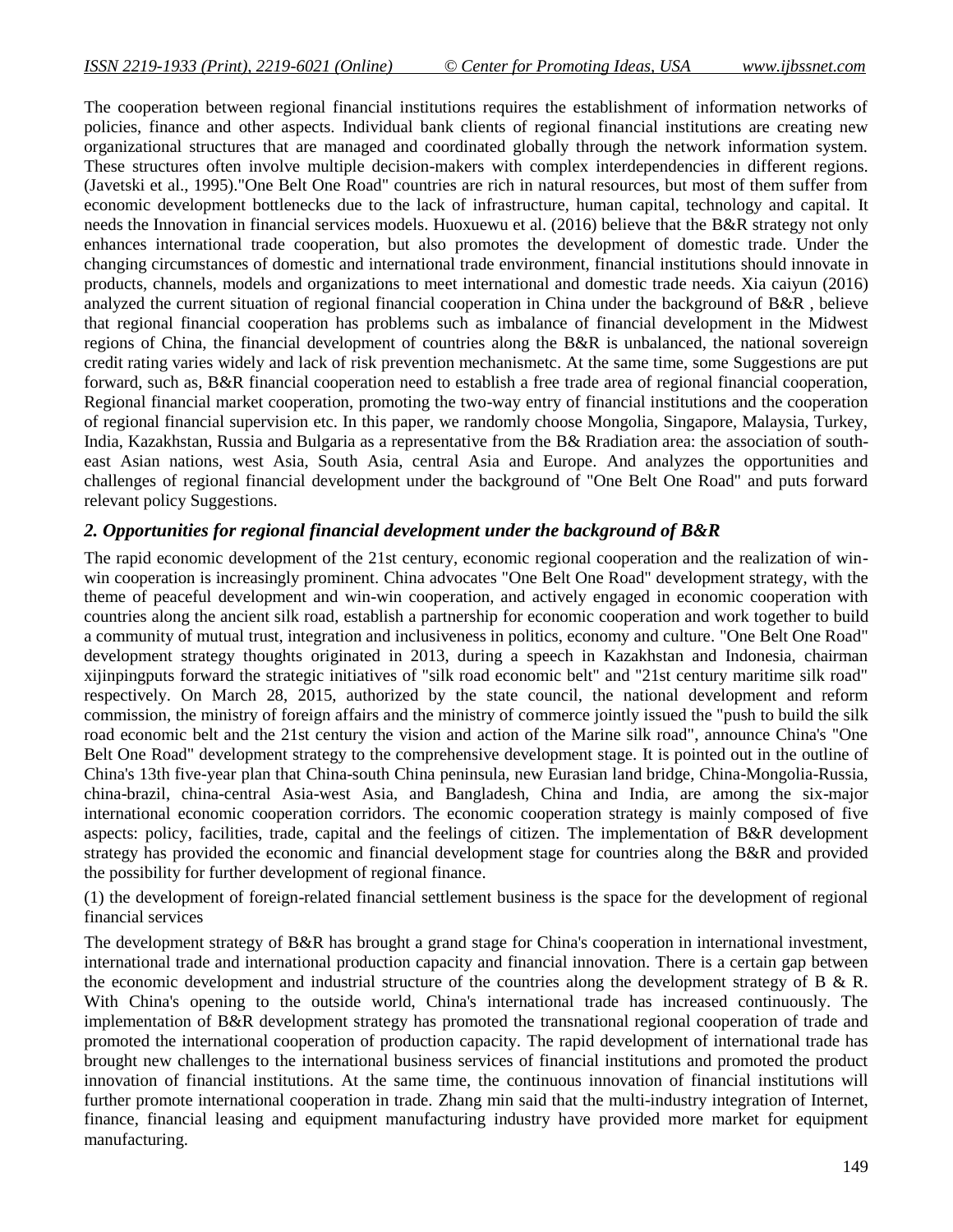With the development of economic and finance, the foreign financial transactions of various countries have been developing continuously. Foreign direct investment business is one of the typical examples. Foreign direct investment refers to the direct investment equity flows in the economy. It is the sum of equity capital, reinvestment and other capital. Direct investment is a kind of cross-border investment related to the residents of an economy, which has a control or significant impact on the management of enterprises residing in another economy. From the perspective of foreign direct investment in foreign countries from 2007 to 2015, the net inflow of foreign investment in each country is different, but there is a growing trend.



From figure 1 below, we can see that china has the largest net inflow of foreign investment, with a peak of almost \$300 billion. Figure 1 net foreign investment flows in 9 countries along the B&R Source: world bank official website

Since the net inflow of foreign investment in China is relatively large, it is difficult to see the specific situation of the other eight countries. In figure 2, China is removed and compared with the net inflow of foreign investment in the other eight countries. The net inflow of foreign investment in Mongolia was found to be relatively low, reaching a peak of \$4.2 billion between 2007 and 2015.After the 2008 financial crisis, Singapore's net foreign investment inflows rose to \$23.8 billion, from \$12.2 billion, and remained relatively high. By 2013, it reached a peak of \$69.2 billion, maintaining a level of more than 60 billion over the last two years, with relatively small fluctuations. Russia is easily affected by the international market country, from the data clearly see its foreign investment data influenced by macroeconomic fluctuations, affected by the financial crisis of 2008, the foreign investment inflows fell sharply. Since 2009, it has gradually increased, and since the economic downturn in recent years has led to a decline in the net inflow of foreign investment. The net inflow of foreign investment in India between 2007 and 2015 was between 200 and 40 billion dollars, and the fluctuation range was not very large. In Bulgaria, Malaysia, Turkey and Kazakhstan there was a consistent wave of volatility.Net outflow of foreign investment gradually increased.



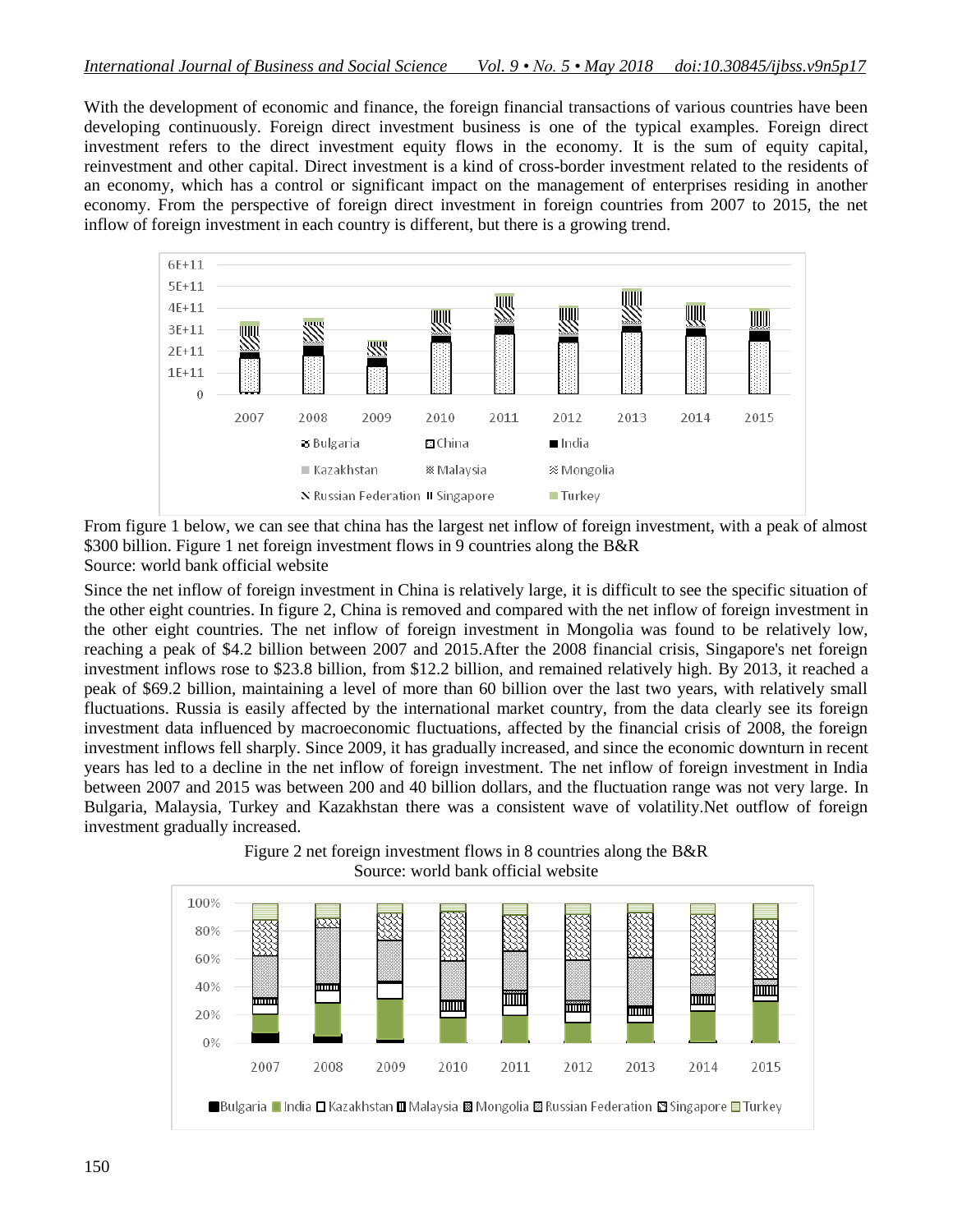From the above analysis, it is found that the foreign direct investment business of each country develops with the development of economy. Financial transactions between countries require the development of regional financial services. The development of foreign direct investment business and other financial institutions requires the service of foreign financial settlement business to bring convenient services to the flow of financial assets in the region. t is the space for the development of regional financial services.

(2) Improvement of cross-border financing mechanism is the guarantee for the development of regional financial services

With the development of regional economic cooperation, cross-border financing business between countries has become more and more frequent, and the financing scale has gradually expanded. The net external debt flow of a country can well reflect the scale of its cross-border financing business. The negative value in figure 3 shows the amount of debt to be paid and the positive value shows the amount of money lent out. It can be seen from the figure, China has lent more money to the outside world, with a maximum value of \$328,135 million. Except for negative values in 2008 and 2015, it is positive that China is one of the major capital exporters. To some extent, it shows China's strong support for the economic development of countries along the "One Belt One Road". Second, Russia has a relatively large net foreign debt flow. The amount of debt service and loan amount are relatively large, which indicates that the cross-border financing volume of the country is relatively large. Once again, Turkey, India, Bulgaria, Mongolia and Kazakhstan all carry out cross-border financing in varying degrees to supplement domestic financing.



Note: Because there is no statistical data on the net external debt of Singapore in the World Bank data, the situation in Singapore is not shown in the figure. Figure 3 the net external debt flow of countries along the B&R Source: world Bank official website data collection

In an open economy, cross-border financing is an effective supplement to domestic financing, but it is also an important factor affecting the operation of a country's economic and financial security. In particular, the largescale currency exchange activities triggered by cross-border financing of foreign currencies are often the last straw to bring down the entire national economy. This is why the management of cross-border financing is a problem for many countries. From the aftermath of the financial crisis, the problems such as high leverage and structural imbalances caused by cross-border financing are often the main causes of the financial crisis caused by improper management of cross-border financing activities. Cross-border financing business between countries is a dynamic activity. The hidden risks are difficult to observe, and the information collection of the financing subject requires a great deal of cost. In order to realize the safe and healthy development of cross-border financing business, countries are highly coordinated in policy systems and establish the dynamic transmission mechanism of financing activities.

(3) "big data" is an important resource for the development of regional financial services

Big data gathers a lot of information from many customers, including the consumption of personal basic living products, transaction records of personal financial products, financial products service records, supplier management and so on. Using Internet technology to screen big data, it is very good to analyze the behavior characteristics of consumers.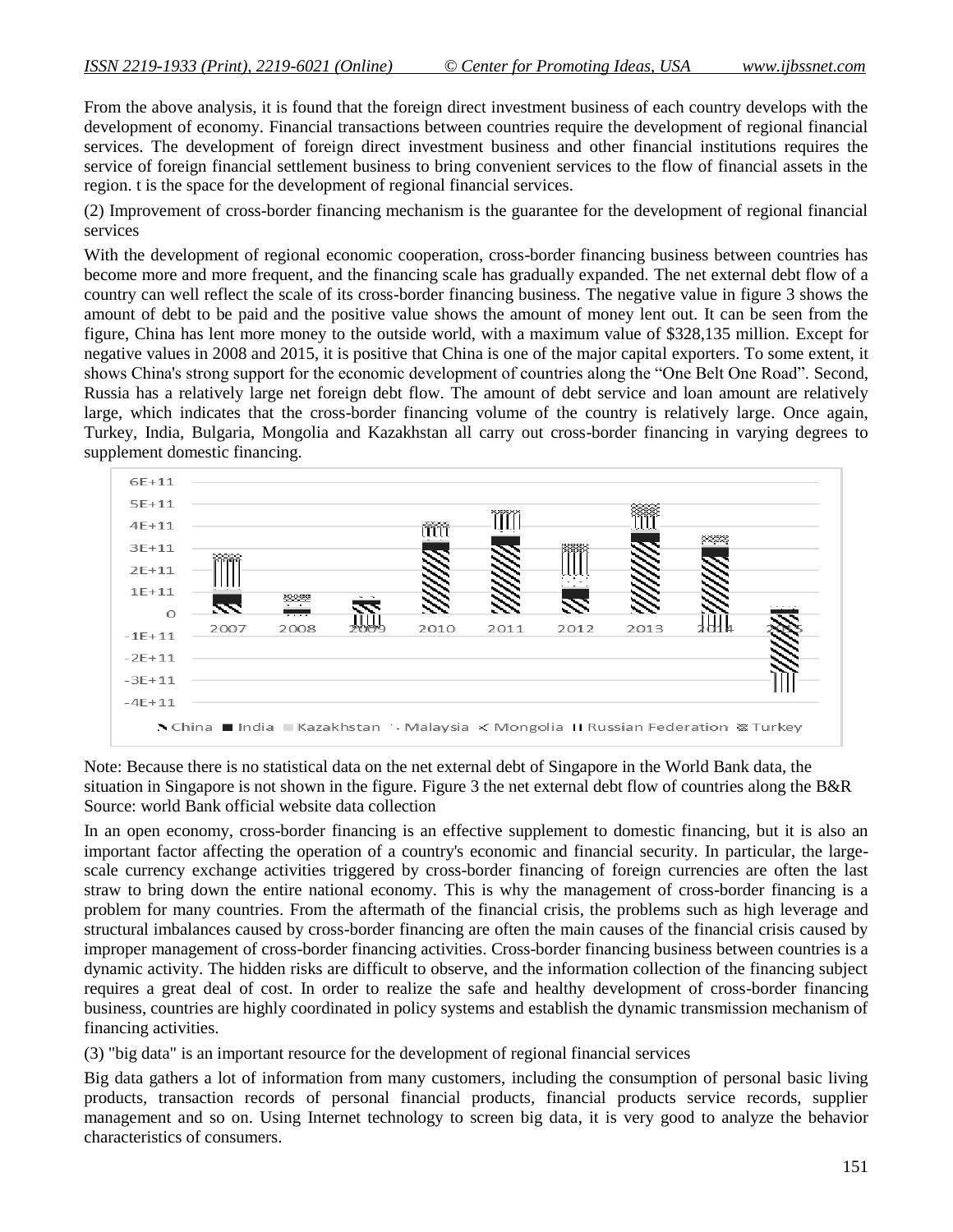Which can provide valuable reference for the product innovation of financial institutions? With the advent of big data era, the financial services of the financial industry will be transformed into networked services and virtualization services to provide customers with a variety of online financial transactions in the future. Through the use of big data, Analyze the data flow of financial transactions and customer demand characteristic, better targeted to provide relevant financial products, meet the needs of diverse, puts forward a new management mode and operation mode. Using big data resources is a necessary condition for the development of financial services in the future.

(4) Internet development is the technical basis for the development of regional financial services

With the rapid development of Internet technology, it has infiltrated various fields and promoted the development of different fields in different industries. Similarly, the convergence of the Internet and the financial sector has increased the efficiency of financial services and reduced the cost of financial transactions and management. It has enhanced the liquidity of financial assets, improved the financial supply and opened up the market of financial services.

In the traditional financing mode, because of the lack of customer related data information, financial institutions in order to effectively control risk, adhering to the "pledge or guarantee "financing concept, make loans after due diligence regular process. And the Internet technology is so developed today, on the one hand, Banks can cooperate with third-party receiving institutions, core enterprises of the supply chain, e-commerce enterprises, etc. and use the improvement transaction information, personal credit information and other information to complete the enterprise credit of the enterprise credit evaluation system with magnum, high speed and low cost. On the other hand, Banks provide customers with diversified financial products through Internet technology.

### **3. Challenges of regional financial development under the background of B&R**

(1) Regional financial service model innovation and financial risks

In the process of its development, regional finance continuously creates new financial products, financial services and financial instruments due to the competition mechanism and market mechanism to meet the new demands of the social economy, change the original mechanism and structure of the financial market, and make the financial system change. The innovation of regional financial service mode changed the speed of financial development and promoted the development of regional finance. At the same time, the new financial instruments derived from the innovation of regional financial service mode can distort the financial market mechanism, increase risk in financial markets or create new financial risks. The innovative new financial instruments have a lot of concealment, and it is difficult to find the negative effects before they are used. There are many financial derivatives have emerged with the rapid development of economy and finance. The new service model of regional finance and the overuse of new financial instruments easily lead to excessive virtualization of finance. It can easily lead to the separation of finance and real economy and raise financial risk. With the expansion of economic and financial cooperation under the B&R, financial institutions have increased their business contacts and enhanced their business relations among different countries. The high correlation between regional financial institutions promotes the development of regional finance on the one hand and easy to influence each other on the other hand. The problems of financial institutions in any of the interconnected financial institutions will have a certain impact on the financial institutions of other associated countries, even cause large fluctuations in regional finance, and disrupt the stable development of regional financial markets. In the development of regional finance, it is a major challenge for regional financial development that strengthens the prevention ability of financial risks, enhance the monitoring ability of financial risks and ensure the stability of regional finance.

(2) Regional financial services and technological innovation capabilities

Under the background of B&R strategy, financial cooperation between regions is more frequent, but it is difficult to establish a unified financial service system due to different levels of economic and financial development. And each country's technical innovation ability has different in support for financial services. The development of regional financial services among countries has put forward new requirements for its technological innovation ability. We can see the level of regional economic and financial development from the proportion of exports of goods and services to gross national product. Its services include financial industry, logistics industry, tourism industry and information technology. It can indicate the characteristics of financial service level to a certain extent. With the development of the regional economy, the economic and financial services transactions between the regions are growth.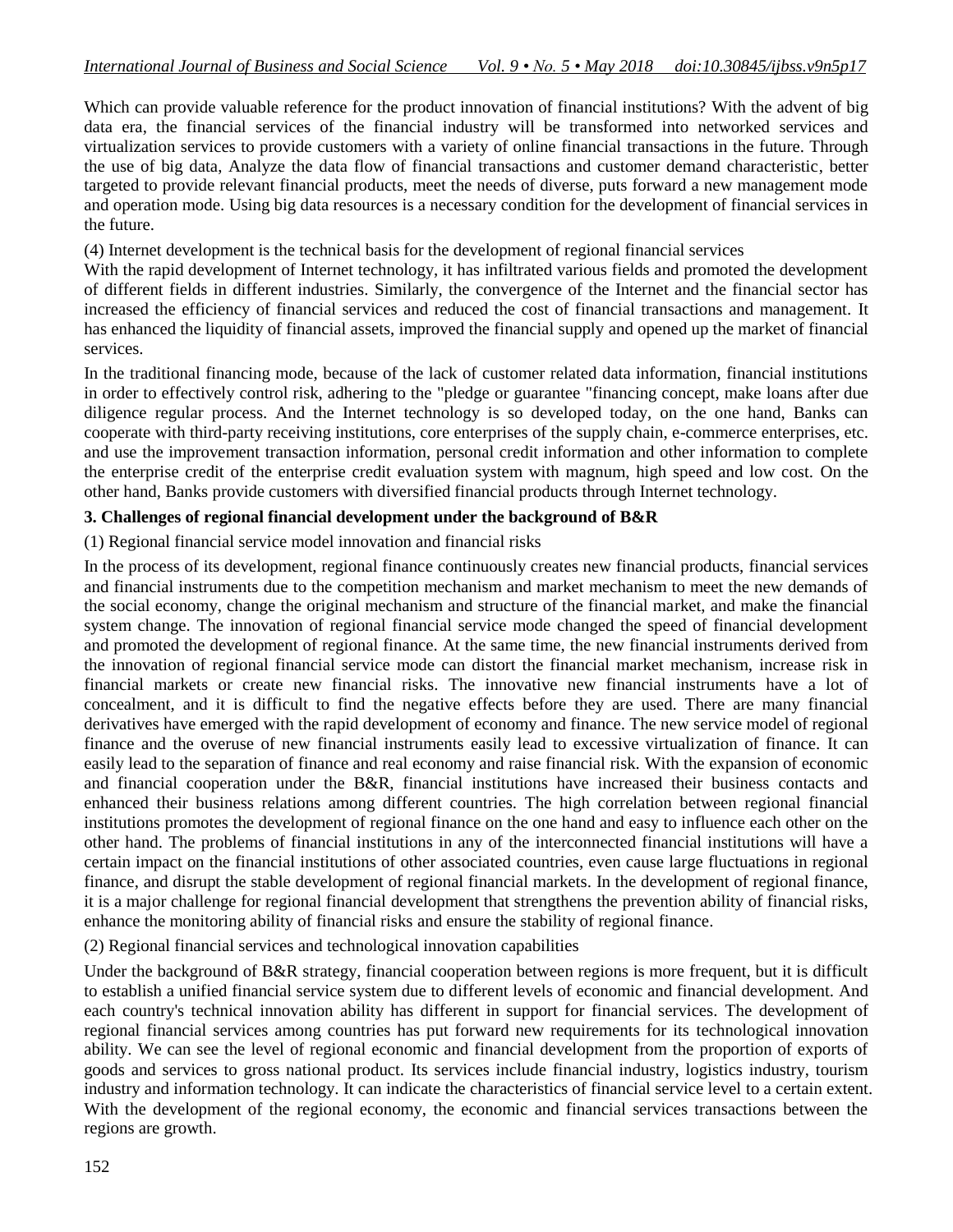It can be seen from the table 1 that Singapore and Malaysia have the highest share of exports of goods and services. Second, Bulgaria, Kazakhstan and Mongolia are in high level, its exports of goods and services occupy about 50% to 60%.Again, China, India, Russia and Turkey are in a low state. Its exports of goods and services occupy about 20% to 30% of GDP. Although exports of goods and services vary from country to country, but there is a same trend that the proportion of goods and services to GDP in some countries has declined slightly due to the downturn in the international economic environment. However, each country maintained a certain export ratio between 2007 and 2015, with a relatively small fluctuation range. The development of regional financial development in this country requires the support of technology to develop faster and more safely.

|            | 2007   | 2008   | 2009   | 2010   | 2011   | 2012   | 2013   | 2014   | 2015   |
|------------|--------|--------|--------|--------|--------|--------|--------|--------|--------|
| Bulgaria   | 51.97  | 52.30  | 42.41  | 50.18  | 59.07  | 60.80  | 64.65  | 65.01  | 64.11  |
| china      | 35.95  | 32.02  | 24.36  | 26.27  | 26.49  | 25.41  | 24.50  | 24.08  | 22.09  |
| India      | 21.01  | 24.27  | 20.62  | 22.59  | 24.54  | 24.52  | 25.32  | 22.91  | 19.94  |
| Kazakhstan | 49.31  | 57.15  | 41.84  | 44.24  | 46.46  | 44.11  | 38.62  | 39.34  | 28.46  |
| Malaysia   | 106.17 | 99.50  | 91.42  | 86.93  | 85.26  | 79.30  | 75.63  | 73.79  | 70.90  |
| Mongolia   | 59.61  | 54.02  | 50.28  | 46.68  | 52.55  | 43.57  | 38.89  | 52.25  | 45.68  |
| Russia     | 30.16  | 31.31  | 27.94  | 29.22  | 28.25  | 27.38  | 26.63  | 27.54  | 29.53  |
| Singapore  | 214.74 | 230.27 | 191.88 | 199.26 | 200.93 | 195.39 | 192.35 | 192.11 | 176.49 |
| Turkey     | 22.32  | 23.91  | 23.32  | 21.21  | 23.98  | 26.30  | 25.64  | 27.88  | 27.96  |

#### **Table 1 goods and service exports of countries along the B&R share of GDP (%)**

Source: world bank official website

Due to the differences in the economic development level of countries along the B&R, the level of technological development is also different. The level of R&D expenditure in a country reflects a country's technological innovation ability. Research and development expenditure refers to the regular expenditure and capital expenditure of systematic and innovative work. As shown in figure 4 below, Singapore's R&D expenditure has the highest proportion of GDP, reaching 2.62% at the peak. Secondly, China's R&D expenditure share of GDP is relatively high, and there is a trend of increasing year by year, from 1.38% in 2007 to 2.05% in 2014.Russia ranks third in R&D spending. India and Turkey have similar R&D spending. Because of the availability of data in India, we just collect data from 2007 to 2011.During this period India's R&D expenditure fluctuated between 0.79% and 0.84%.And there's a growing trend in Turkey, it rose from 0.72% in 2007 to 1.01% in 2014.Malaysia is the thirdworst R&D spender in the nine countries. There is increasing trend, increase from 0.79% in 2008 to 1.09% in 2012, the rate of growth is slow. Mongolia's R&D expenditure is fluctuating between 0.23% and 0.34%, and R&D spending is relatively low. Kazakhstan has the lowest R&D spending in the nine countries, with a range of 0.17% to 0.23%.From the above data analysis, it is found that different countries have different levels of technological development, so their financial development support is different. Regional financial support is needed in the process of regional economic development. And the need of regional finance development brings new challenge to technological innovation ability.



Figure 4 The share of R&D expenditure of GDP Source: world bank official website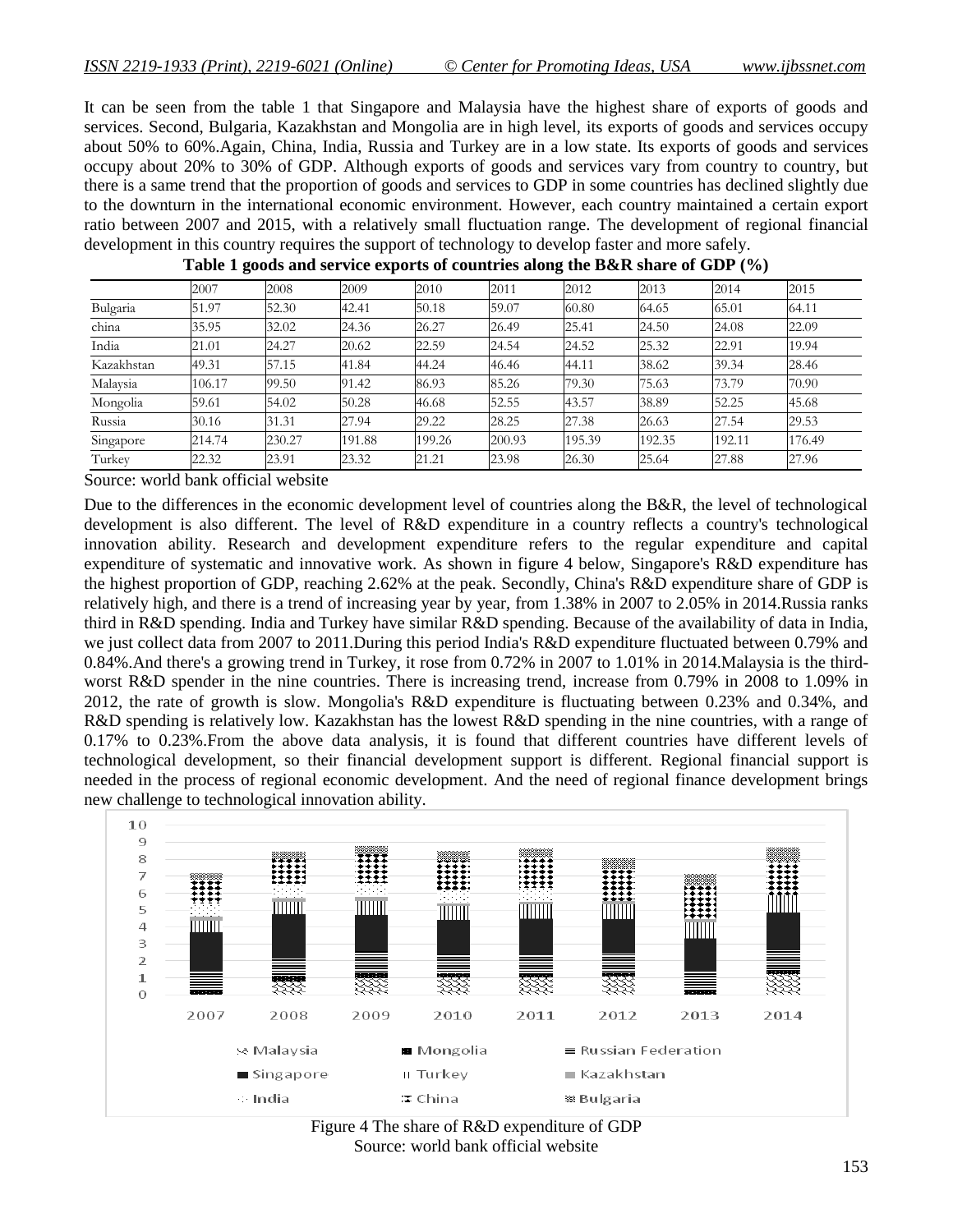### (3) Regional financial innovation and regional trade fluctuations

As a bridge between different economies, foreign trade has a close and complicated relationship with regional financial development. The innovation of regional finance has its implied risk, and the efficiency and effect of financial innovation products are different in different regions, different social environments and different economic development environments. There is a special relationship between regional financial innovation and regional trade. In a rapidly developing country or region, on the one hand, with the development of economic growth, domestic consumption demand and investment demand increase. the expending scale of enterprises in different industries providing jobs and reducing domestic employment pressure. There is increasing the demand for foreign products by individuals and enterprises, thus increasing the import growth rate with the increase of domestic consumption demand and people's consumption diversification and the domestic enterprises introduced advanced equipment. As figure 5 shows, after the 2008 financial crisis, economies gradually recovered. In particular, China's economy has been developing rapidly, and its import volume has been increasing, reaching 195,92.23 billion dollars in 2014.On the other hand, with the rapid development of national or regional economy, domestic product supply not only meets domestic demand, but also satisfy foreign demand. Thus, increase exports of countries and regions. As the chart below shows, national export quotas fluctuate with the development of the economy. After the financial crisis in 2008, China's exports increased year by year, and by 2014 the value of exports reached \$234.229 billion. China's exports are still larger than imports, and China is clearly a major exporter. In general, economic expansion will also boost export growth in the region or country. The expansion of foreign trade caused by this economic development will bring new product service requirements to regional finance and promote regional financial innovation.

Figure :

### Source: world bank official website



Regional financial innovation is a double-edged sword. Financial innovation can promote the development of regional economy. It also can disrupt the regional economic market order, and could even cause financial crisis, which will bring the country and the region into recession. Many countries bear the hidden risks of financial innovation products in the process of using new financial innovations. This kind of risk is very difficult to observe with the naked eye, and in the process of use, due to different economic environment and other factors, its ultimate function is different. If the risk exposure of regional financial innovation products is out of control, it will distort the financial market mechanism. At the same time, it affects the economic and trade markets of the country and region, cause trade fluctuation.

### **4. Suggestions on regional financial development under the background of B&R**

Financial innovation is a new combination of financial production factors or production conditions to introduce the financial system and improve the allocation efficiency of financial resources and the efficiency of financial operation.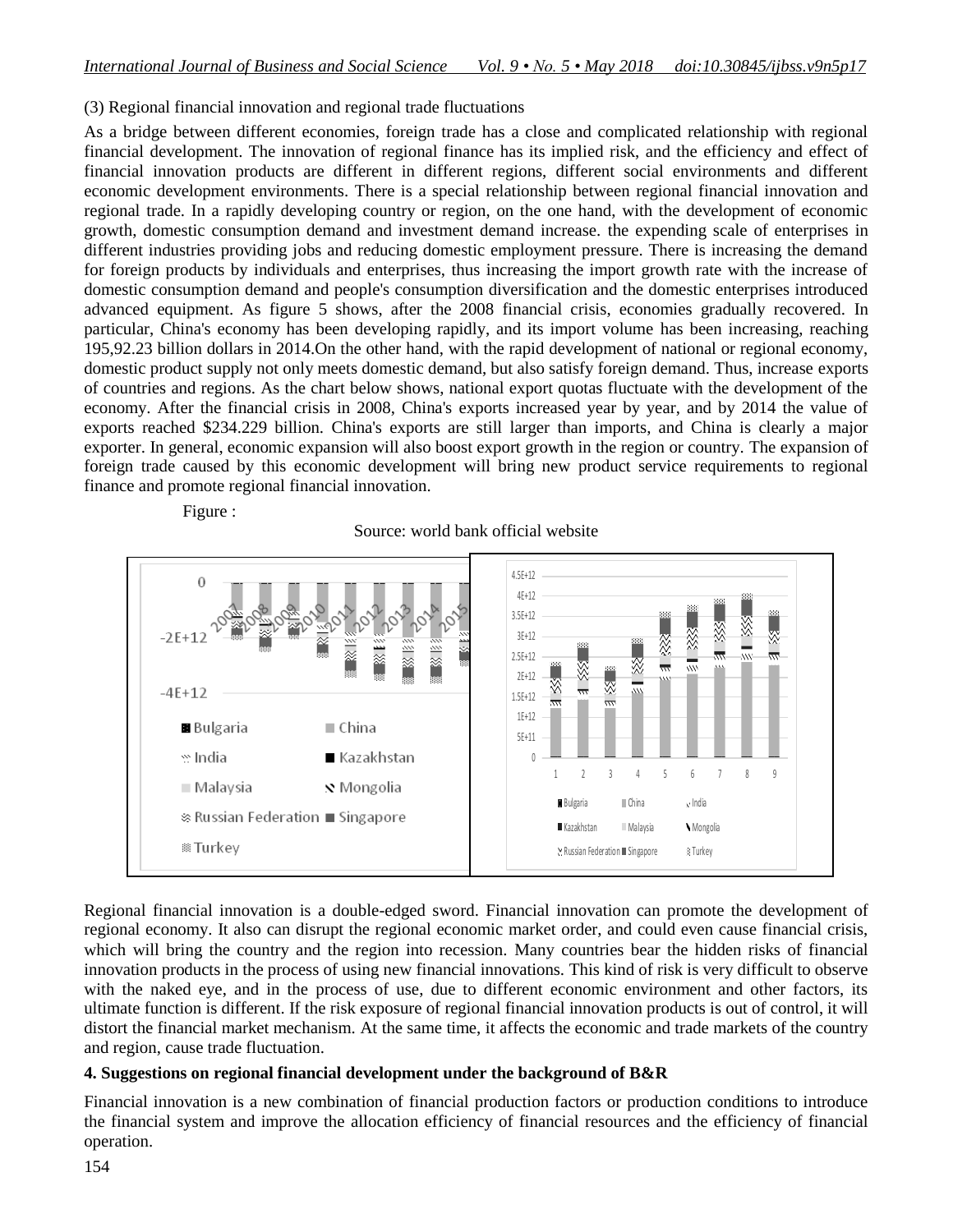Through the reconfiguration of financial markets and financial institutions, the sensitivity of information is continuously enhanced and the financial instruments' diversification of financial risk function keeps improving. In the process of economic integration, the requirements of financial innovation are constantly improved. In particular, in the B&R development strategy, financial innovation is the key to the cooperation and common development between countries along the B&R.As we all know, the countries along the B&R are mostly developing countries with relatively weak economic strength. The foundation of the cooperation with those countries in manufacturing and service industry lies is the innovation of financial service model. In addition, in the process of RMB internationalization, the development of offshore financial market is an important channel to attract financial products and investors. Furthermore, the supply-side structural reform puts forward an efficient financial supervision system for the allocation of financial resources and new requirements of reduce systemic risk and regional risks

#### (1) Innovation of financial services method

The B&R development strategy needs to be innovated, and the regional finance under the B&R strategic background needs innovative development. According to the macro economic development situation and the combination of macro financial policies, the different regions can enhance their financial innovation ability and promote the coordinated development of regional economy. At the same time, meet the requirements of financial services and the level of economic development to realize the regional financial development goals. With the development of our country's social economy, China's position in the international market has been continuously improved. China needs to continuously realize the innovation of financial products and provide financial support for the financial development of countries along the B&R to realize the coordinated development of regional finance.

In the aspect of financial business innovation, financial cooperation between different countries or regions needs to be market-oriented and expanding convenient and safe operation channels for funds to realize the rational allocation of financial capital between different economies. Regional financial institutions carry out various business transactions such as bonds and use the network platform to realize the integration of transaction forms. The expansion of regional cooperation among various financial services enables limited financial resources and financial capital to maximize efficiency between different regions and achieve win-win cooperation among regions.

In terms of financial institution innovation, China uses Internet technology to establish Internet financial institutions in all countries along the B&R. With the support of Internet security management technology, china need to promote regional financial cooperation and innovative regional financial services comprehensively too make financial institutions more open and promote the trans-regional development of financial services. Financial institutions can take advantage of the Internet financial institutions, to speed up the construction of online financial business, through regional financial policy support, strengthen strategic support, provide favorable conditions for the coordinated development of regional finance. In the financial market innovation, the regional financial market appeared the phenomenon of mergers and acquisitions. In the innovation mode, financial the establishment of regional financial should guide market center and optimize the talent construction of financial industry. Optimize financial institutions and improve financial services, through mergers and acquisitions.

#### (2) improve the comprehensive coordination mechanism for financial services

Regional financial development is difficult to achieve coordinated development between regions due to different levels of financial development in different regions. Each region should make reasonable use of the comparative advantage conditions of the region, develop the local economy rapidly, to promote the further development of the financial industry and reduce the gap of the financial development among different area. Establish a regional financial development mechanism and effectively promote the coordinated development of regional finance. Under the background of B&R development strategy, regional financial institutions need to establish efficient capital operation system to improve the coordination mechanism of regional finance. The economic development level of countries along the B&R is different. The low level of economic development in most countries leads to differences in financial policies, financial markets and financial services in different regions.

Regional finance needs to establish an efficient payment and clearing system to provide safe, efficient and convenient fund clearing services for regional financial development. Due to the different levels of economic development in different regions, the network technology and infrastructure construction are also different.